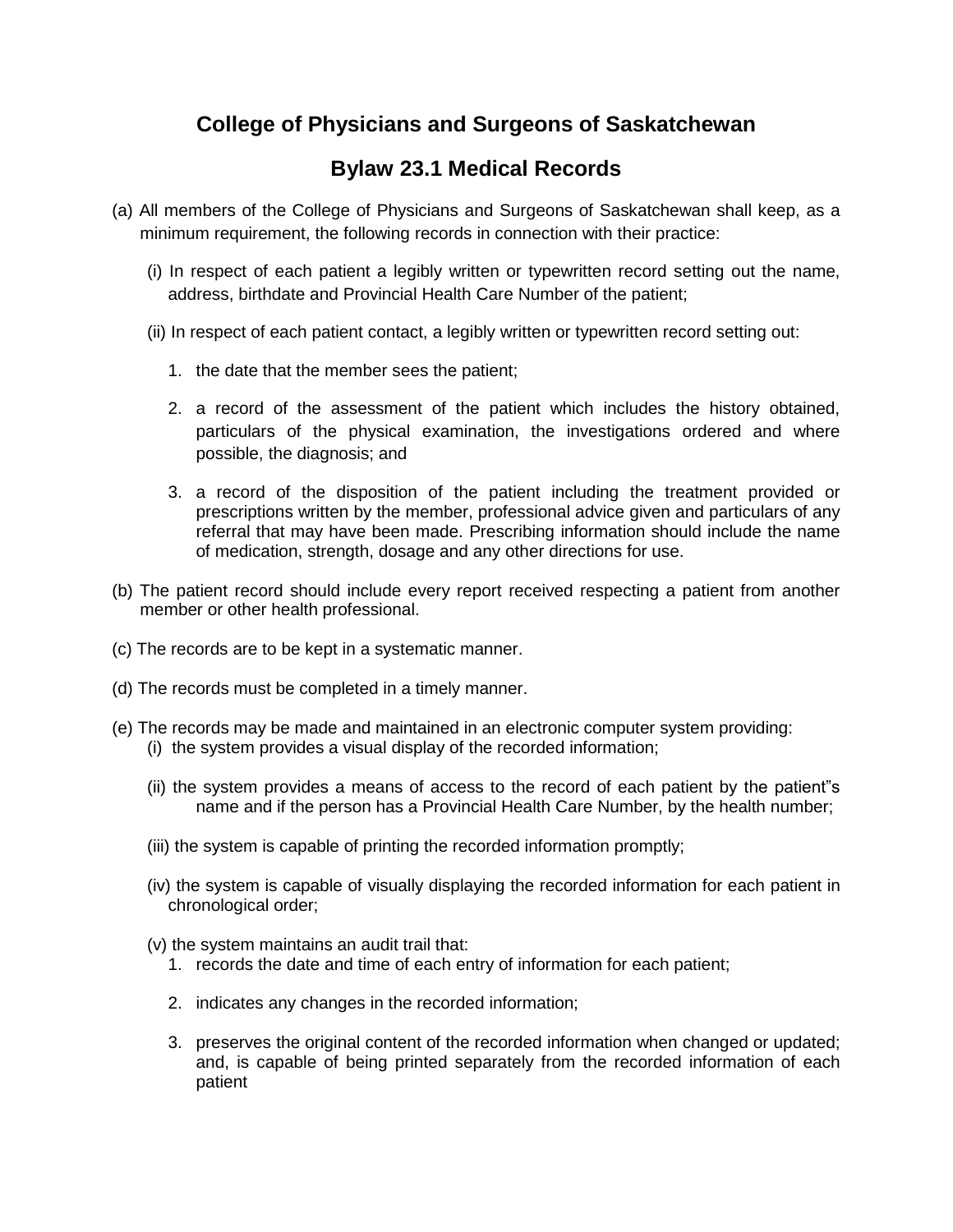- 4. the system includes a password or otherwise provides reasonable protection against unauthorized access, and
- 5. the system backs up files and allows the recovery of backed up files or otherwise provides reasonable protection against loss of, damage to and inaccessibility of information.
- (f) A member shall retain the records required by this regulation for six years after the date of the last entry in the record. Records of pediatric patients shall be retained until 2 years past the age of majority or 6 years after the date last seen, whichever may be the later date.
- (g) A member who ceases to practise shall:
	- (i) transfer the records to a member with the same address and telephone number; or
	- (ii) transfer the records to:
		- 1. another member practicing in the locality; or
		- 2. a medical records department of a health care facility; or
		- 3. a secure storage area with a person designated to allow physicians and patients reasonable access to the records, after publication of a newspaper advertisement indicating when the transfer will take place.
- (h) A member who attends a patient at a hospital shall complete the medical records for which that member is responsible in accordance with the requirements of Saskatchewan legislation and regulations and the bylaws of the Regional Health Authority.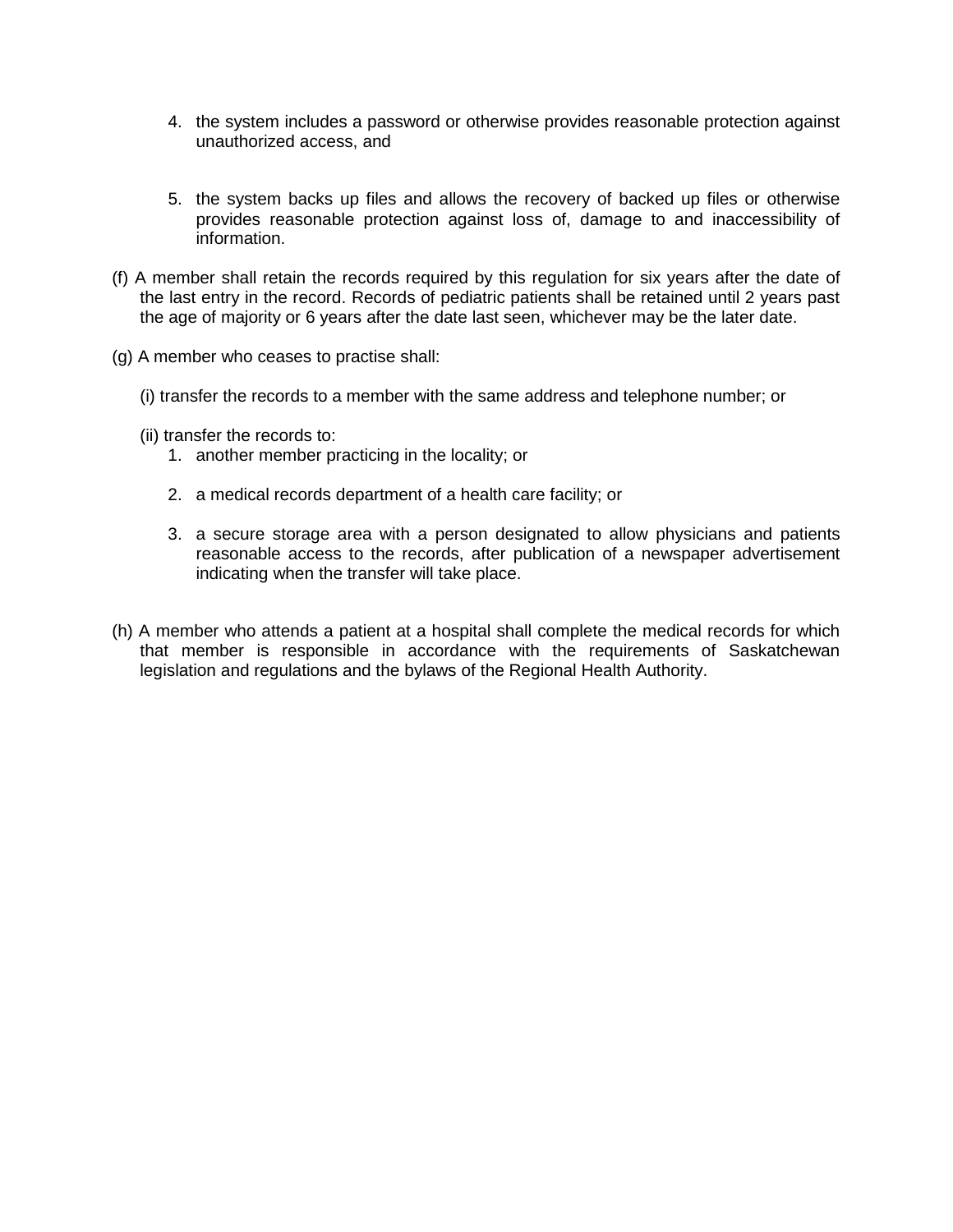## **College of Physicians and Surgeons of Saskatchewan**

# **Bylaw 23.2 Privacy Policy**

The regulatory bylaws of the College of Physicians and Surgeons are amended with an

effective date of December 31, 2012 by adding the following as paragraph 23.2:

#### **23.2 Privacy Policy**

- (a) All physicians who regularly practise in a location where there is a privacy policy have an obligation to read and be aware of the contents of that privacy policy.
- (b) All physicians who are trustees as defined by **The Health Information Protection Act** shall ensure that:
	- (i) The practice locations in which they practise have established a written privacy policy that complies with **The Health Information Protection Act**;
	- (ii) The privacy policy is reviewed on a regular basis and is amended if required; and,
	- (iii) The privacy policy is provided to all persons who have access to personal health information as defined in **The Health Information Protection Act.**
- (c) the written privacy policy referred to in paragraph (a) shall, at a minimum, address the following topics:
	- (i) Who the designated privacy officer in the practice location is;
	- (ii) The obligations of physicians and staff to protect the confidentiality and security of patient health information;
	- (iii) Policies and procedures to obtain signed confidentiality agreements from individuals who have access to patient health information;
	- (iv) Policies and procedures to restrict access to personal health information unless access is required for a purpose authorized by **The Health Information Protection Act**;
	- (v) Policies and procedures for patients to access and obtain copies of their records;
	- (vi) Policies and procedures for third parties to access and obtain copies of patient records to which they have access pursuant to **The Health Information Protection Act**;
	- (vii) Policies and procedures for the collection of personal health information;
	- (viii) Policies and procedures respecting the use of personal health information;
	- (ix) Policies and procedures respecting the disclosure of personal health information;
	- (x) Policies and procedures to protect the integrity, accuracy and confidentiality of patient health information;